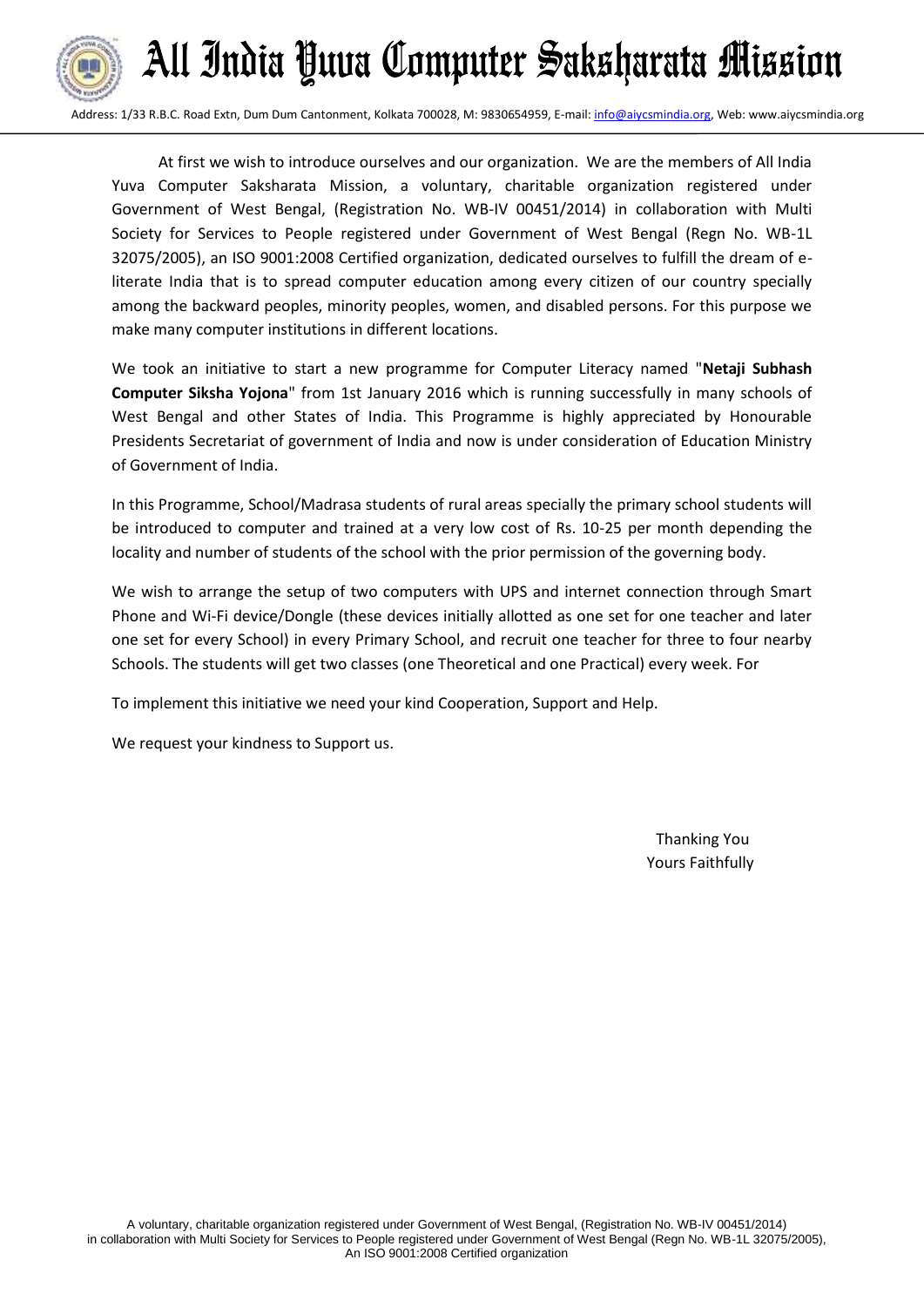

Address: 1/33 R.B.C. Road Extn, Dum Dum Cantonment, Kolkata 700028, M: 9830654959, E-mail[: info@aiycsmindia.org,](mailto:info@aiycsmindia.org) Web: www.aiycsmindia.org

# Expected Budget

| <b>Establishment Cost for one Primary School</b>                                                                                                                          |                             |       |          |               |  |
|---------------------------------------------------------------------------------------------------------------------------------------------------------------------------|-----------------------------|-------|----------|---------------|--|
| Serial No.                                                                                                                                                                | <b>Particulars</b>          | Rate  | Quantity | Cost (Approx) |  |
| 1.                                                                                                                                                                        | Computer                    | 20000 | 2        | 40000         |  |
| 2.                                                                                                                                                                        | U.P.S.                      | 1600  | 1        | 1600          |  |
| 3.                                                                                                                                                                        | <b>Electric Connections</b> |       |          | 2000          |  |
| 4.                                                                                                                                                                        | Internet Connection         | 2000  |          | 2000          |  |
| <b>Total</b><br>45600                                                                                                                                                     |                             |       |          |               |  |
| This establishment cost will be zero for Secondary and higher Secondary Schools because there<br>should be ready setup. You should only have to provide Computer Teacher. |                             |       |          |               |  |

| <b>Monthly Cost for one School For Primary Schools</b> |                                     |                               |                                                                                                                               |  |
|--------------------------------------------------------|-------------------------------------|-------------------------------|-------------------------------------------------------------------------------------------------------------------------------|--|
| Serial No.                                             | <b>Particulars</b>                  | Expenses per<br><b>Months</b> | <b>Remarks</b>                                                                                                                |  |
| $\mathbf 1$ .                                          | Salary of Teacher                   | 1500                          | The teacher will take<br>Charge for 3-4 Nearby<br>Schools and hence will<br>get a monthly<br>remuneration of Rs.4500-<br>6000 |  |
| 2 <sub>1</sub>                                         | Internet Connection Cost            | 500                           |                                                                                                                               |  |
| 3.                                                     | <b>Others including Maintenance</b> | 1000                          |                                                                                                                               |  |
| <b>Total</b>                                           |                                     | 3000                          |                                                                                                                               |  |

| <b>Monthly Cost for one School For Secondary and higher Secondary Schools</b> |                                     |                                      |                |
|-------------------------------------------------------------------------------|-------------------------------------|--------------------------------------|----------------|
| Serial No.                                                                    | <b>Particulars</b>                  | <b>Expenses per</b><br><b>Months</b> | <b>Remarks</b> |
| 1.                                                                            | Salary of Teacher                   | 5000                                 | Approximate    |
| 2.                                                                            | Internet Connection Cost            | 500                                  |                |
| 3.                                                                            | <b>Others including Maintenance</b> | 1000                                 |                |
| <b>Total</b>                                                                  |                                     | 6500                                 |                |

A voluntary, charitable organization registered under Government of West Bengal, (Registration No. WB-IV 00451/2014) in collaboration with Multi Society for Services to People registered under Government of West Bengal (Regn No. WB-1L 32075/2005), An ISO 9001:2008 Certified organization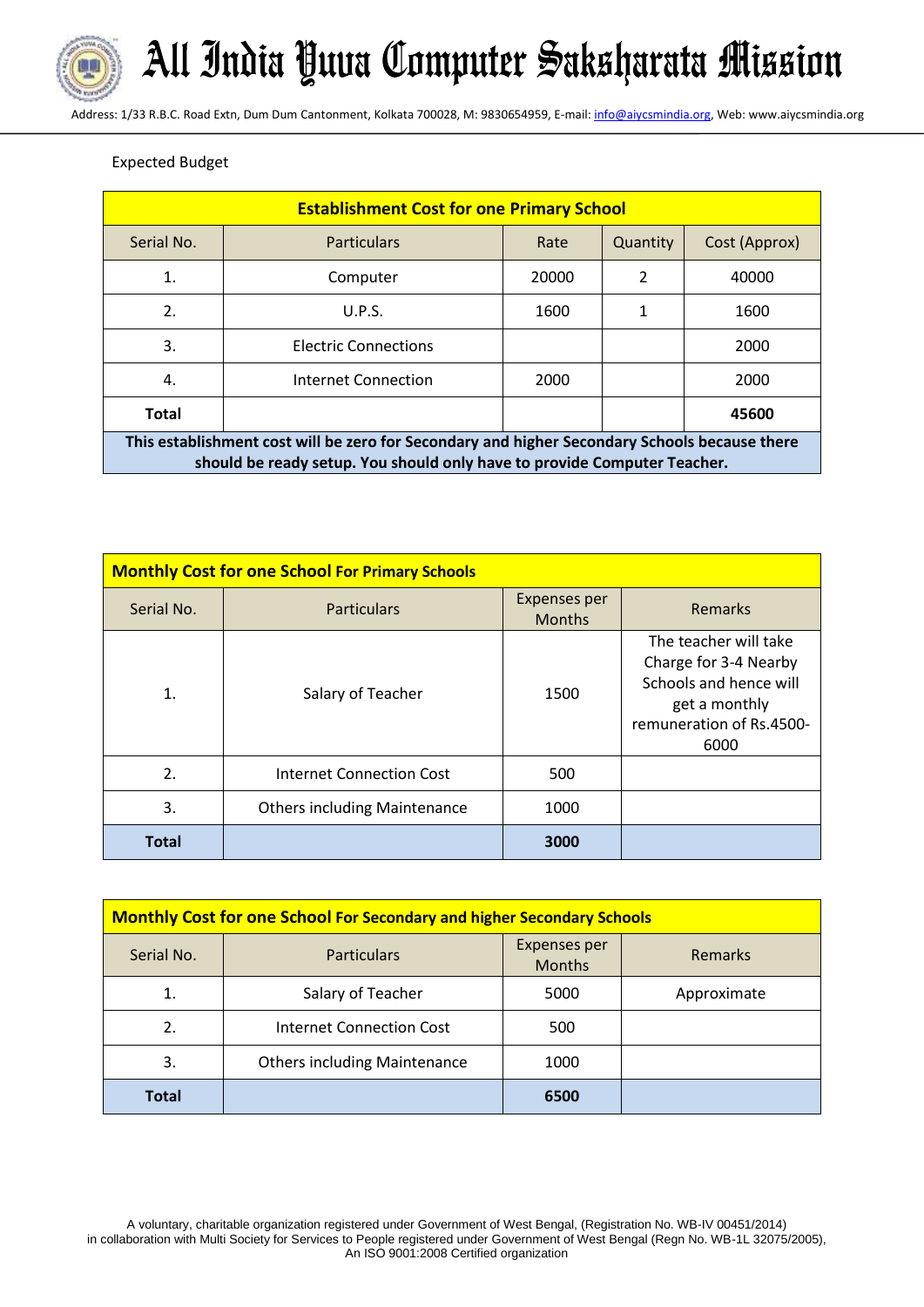Address: 1/33 R.B.C. Road Extn, Dum Dum Cantonment, Kolkata 700028, M: 9830654959, E-mail: *info@aiycsmindia.org*, Web: www.aiycsmindia.org

Expected Income from one School:

## **For Primary Schools**

| Serial No.                                                            | <b>Particulars</b> | <b>Fees</b> | For No. of<br><b>Candidates</b> | <b>Total</b> |
|-----------------------------------------------------------------------|--------------------|-------------|---------------------------------|--------------|
|                                                                       | <b>Tuition Fee</b> | 25          | 120                             | 3000         |
|                                                                       | <b>Tuition Fee</b> | 20          | 150                             | 3000         |
| 3                                                                     | <b>Tuition Fee</b> | 15          | 200                             | 3000         |
| 4                                                                     | <b>Tuition Fee</b> | 10          | 300                             | 3000         |
| The Tuition Fee will decrease with the increasing number of students. |                    |             |                                 |              |

## **For Secondary and higher Secondary Schools**

| <b>Serial No.</b>                                                     | <b>Particulars</b> | <b>Fees per</b><br><b>Month</b> | For No. of<br><b>Candidates</b> | <b>Total</b> |
|-----------------------------------------------------------------------|--------------------|---------------------------------|---------------------------------|--------------|
| 1                                                                     | <b>Tuition Fee</b> | 25                              | 500                             | 12500        |
| 2                                                                     | <b>Tuition Fee</b> | 20                              | 650                             | 13000        |
| 3                                                                     | <b>Tuition Fee</b> | 15                              | 800                             | 12000        |
| 4                                                                     | <b>Tuition Fee</b> | 10                              | 2000 and<br>Above               | 20000+       |
| The Tuition Fee will decrease with the increasing number of students. |                    |                                 |                                 |              |

Outcomes:

- 1. The students will be able to get Computer Knowledge.
- 2. The Students will be interested to be present in school.
- 3. They will be more attentive in audio visual classes.
- 4. It will help them to get associated with web based learning.
- 5. It will reduce the number of dropouts.
- 6. The programme may take a role in employment of educated unemployed in rural areas.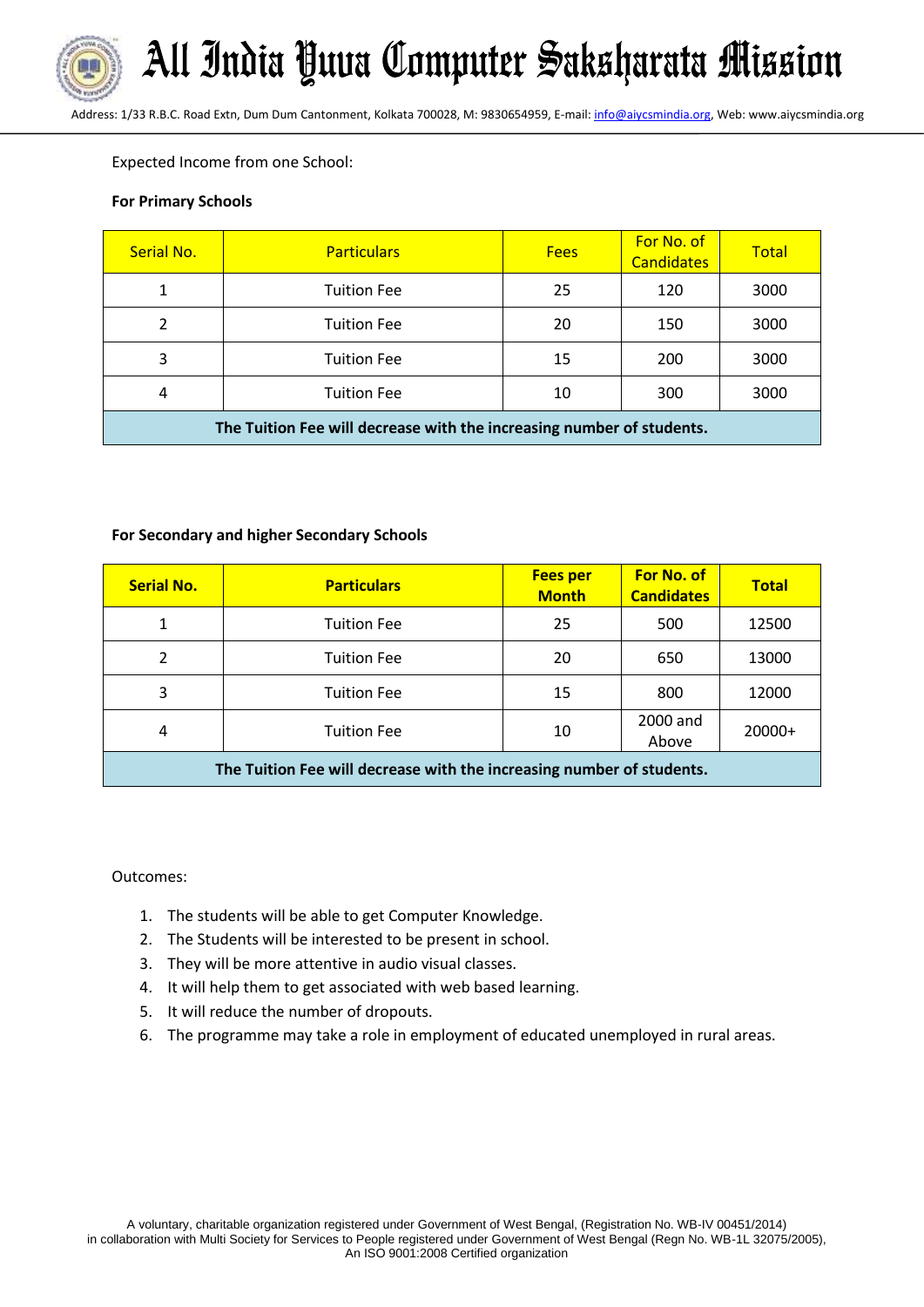

Address: 1/33 R.B.C. Road Extn, Dum Dum Cantonment, Kolkata 700028, M: 9830654959, E-mail[: info@aiycsmindia.org,](mailto:info@aiycsmindia.org) Web: www.aiycsmindia.org

# How it will be profitable for you?

## **Direct Benefit**

| <b>Primary Schools (Calculations made for one School)</b> |                |                       |                       |
|-----------------------------------------------------------|----------------|-----------------------|-----------------------|
| <b>Monthly Salary</b>                                     | Monthly Income | <b>Monthly Profit</b> | <b>Yearly Benifit</b> |
| 1500                                                      | 3000           | 1500                  | 18000                 |
| <b>Secondary and higher Secondary Schools</b>             |                |                       |                       |
| <b>Monthly Salary</b>                                     | Monthly Income | <b>Monthly Profit</b> | <b>Yearly Benifit</b> |
| 5000                                                      | 12000          | 7000                  | 84000                 |
|                                                           |                |                       |                       |

#### **Indirect Benefit**

**As you communicate with a school you will be in contact with a huge number of students. These students will make advertisement for you free of cost. A large number of these students will get admission to your study centre. In this way you will get a large number of students and a huge popularity without any investment or advertisement.**

All India Yuva Computer Saksharata Mission will take only Rs.30/- Per Student per year as registration and examination fee for each student.

# Contact Details:

1. Address: 1/33 R.B.C Road( Extension)

Dum Dum Cantonment

PO+PS: Dum Dum

Kolkata 700028

Near Location: Bandhabnagar Buddhamandir

2. Mobile Number:

9830654959 8621010377 9804883324

- 3. E-mail: [info@aiycsmindia.org](mailto:info@aiycsmindia.org)
- 4. Website[: www.aiycsmindia.org](http://www.aiycsmindia.org/)

Our Team:

- 1. Minakshi Mitra
- 2. Durba Dey
- 3. Santanu Dey
- 4. Souvik Pramanik
- 5. Arindam Goswami
- 6. Tamal Shome
- 7. Tanusree Shome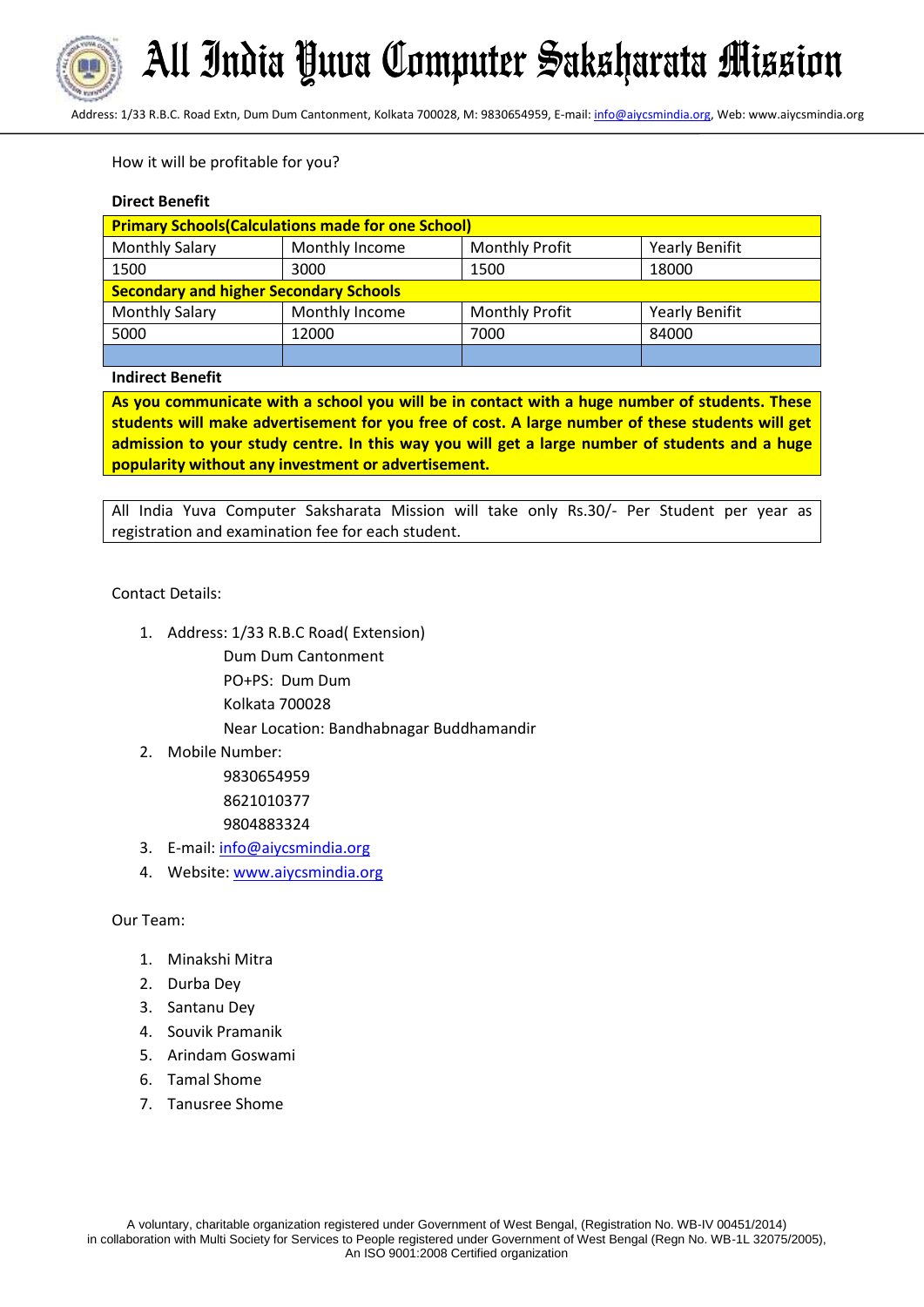

Address: 1/33 R.B.C. Road Extn, Dum Dum Cantonment, Kolkata 700028, M: 9830654959, E-mail[: info@aiycsmindia.org,](mailto:info@aiycsmindia.org) Web: www.aiycsmindia.org

# Our Bank Details:

| Account:        | All India Yuva Computer Saksharata Mission |
|-----------------|--------------------------------------------|
| Account Number: | 60230760007                                |
| Bank:           | <b>Bank of Maharashtra</b>                 |
| Branch:         | Dum Dum South                              |
| IFSCode:        | MAHB0001786                                |

# Attachments:

- 1. List of Centres,
- 2. Papers of Registration,
- 3. Other documents.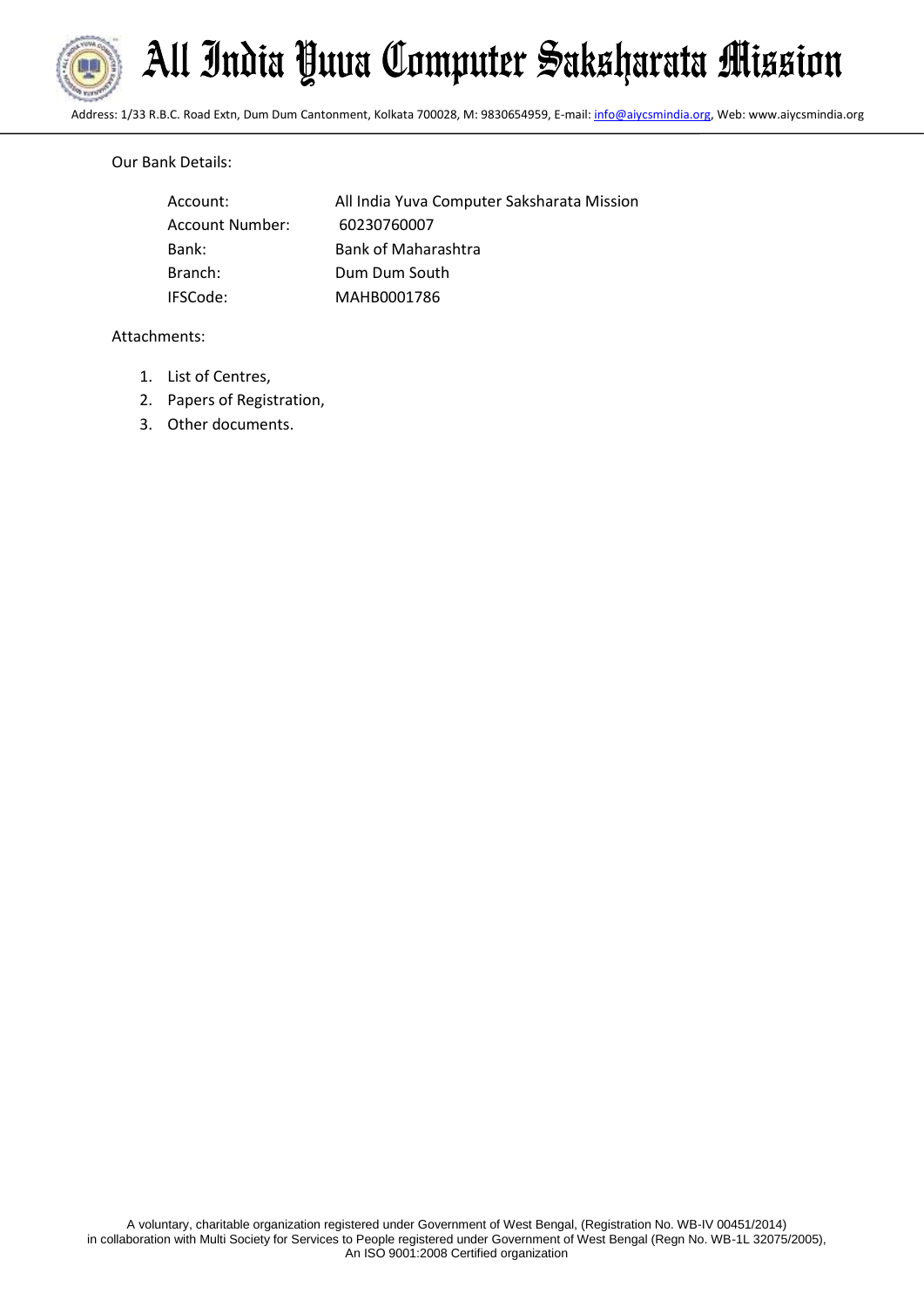

Address: 1/33 R.B.C. Road Extn, Dum Dum Cantonment, Kolkata 700028, M: 9830654959, E-mail[: info@aiycsmindia.org,](mailto:info@aiycsmindia.org) Web: www.aiycsmindia.org

To

# **Subject: Request for Conduction for a Computer Literacy Programme**

# **Respected Sir/Madam,**

 At first we wish to introduce ourselves and our organization. We are the members of All India Yuva Computer Saksharata Mission, a voluntary, charitable organization registered under Government of West Bengal, (Registration No. WB-IV 00451/2014) in collaboration with Multi Society for Services to People registered under Government of West Bengal (Regn No. WB-1L 32075/2005), an ISO 9001:2008 Certified organization, dedicated ourselves to fulfill the dream of eliterate India that is to spread computer education among every citizen of our country specially among the backward peoples, minority peoples, women, and disabled persons. For this purpose we make many computer institutions in different locations.

We took an initiative to start a new programme for Computer Literacy named "**Netaji Subhash Computer Siksha Yojona**" from 1st January 2016. This Programme is highly appreciated by honourable Presidents Secretariat, Govt of India.

In this Programme, School/Madrasa students of rural areas specially the school students from backward areas will be introduced to computer and trained at a very low cost of Rs. 10-25 per month depending the locality and number of students of the school with the prior permission of the governing body of the school.

We wish to arrange the setup of computers with UPS with the help of the school/or to use the setup present in the school and internet connection through Smart Phone and Wi-Fi device/Dongle (these devices initially allotted as one set for one teacher and later one set for every School) in your Primary School/High School, and recruit teachers to teach the students. The students will get two classes (one Theoretical and one Practical) every week.

To implement this initiative in your school we need your kind Permission, Cooperation, Support and Help.

We request your kindness to Support us by giving permission to run this Programme in your School.

Thanking You Yours Faithfully

For All India Yuva Computer Saksharata Mission